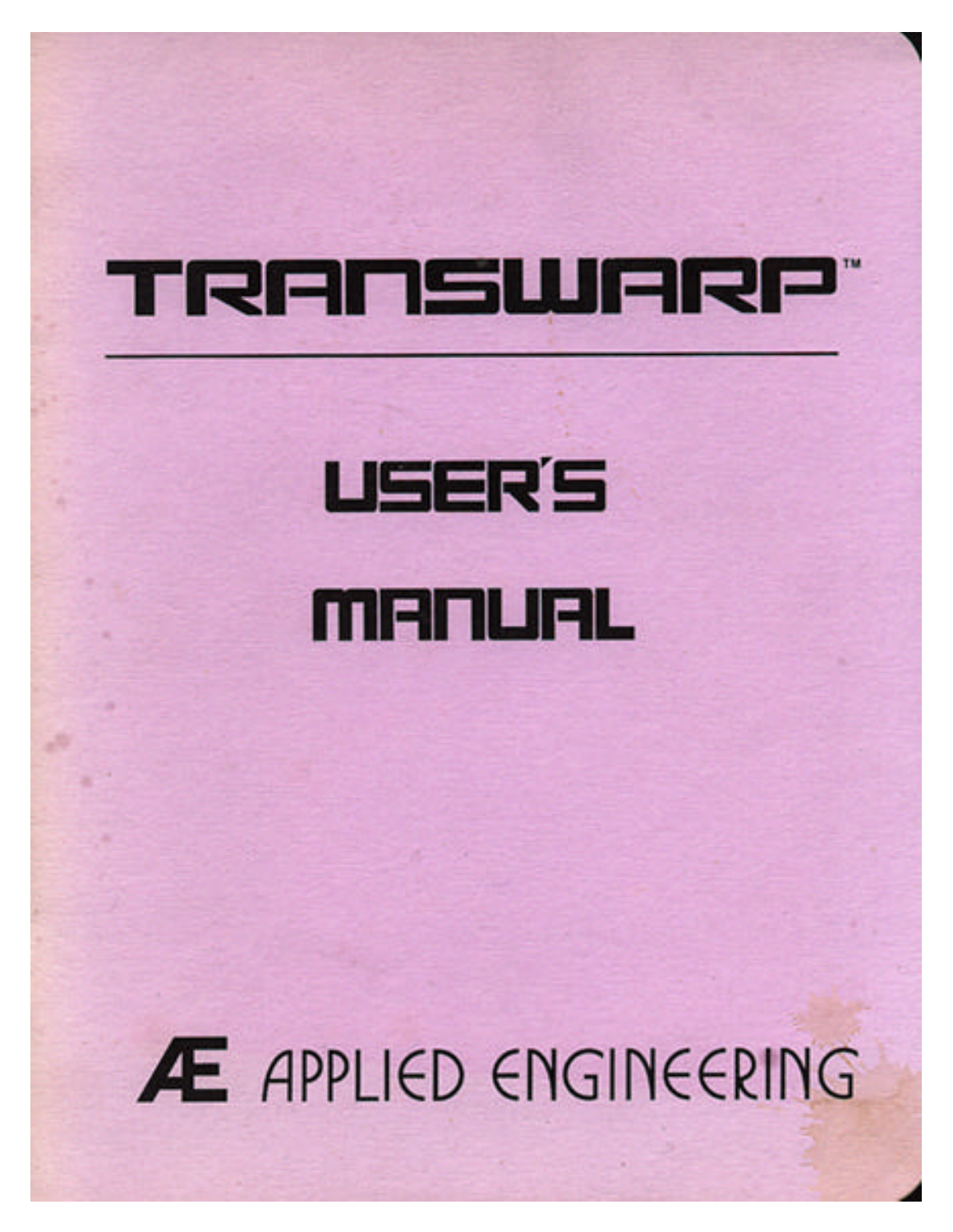**About This Manual** This manual tells you all about installing and using the Applied Engineering TransWarp accelerator card. To get the most out of your new TransWarp, please read this manual carefully. Here's a summary of what is covered:

**Introduction:** A brief overview of the TransWarp card and its features.

**Getting Started:** What you need to know and do before installing the Trans Warp card in your system.

**Installation:** How to configure and install the TransWarp card in your computer.

**Using TransWarp:** How to activate and control the TransWarp card.

This manual was written under the assumption that you are at least familiar with the operation of your computer. For more information on the basic operation and set-up of your system, please refer to the Apple Owner's Manual for your particular computer.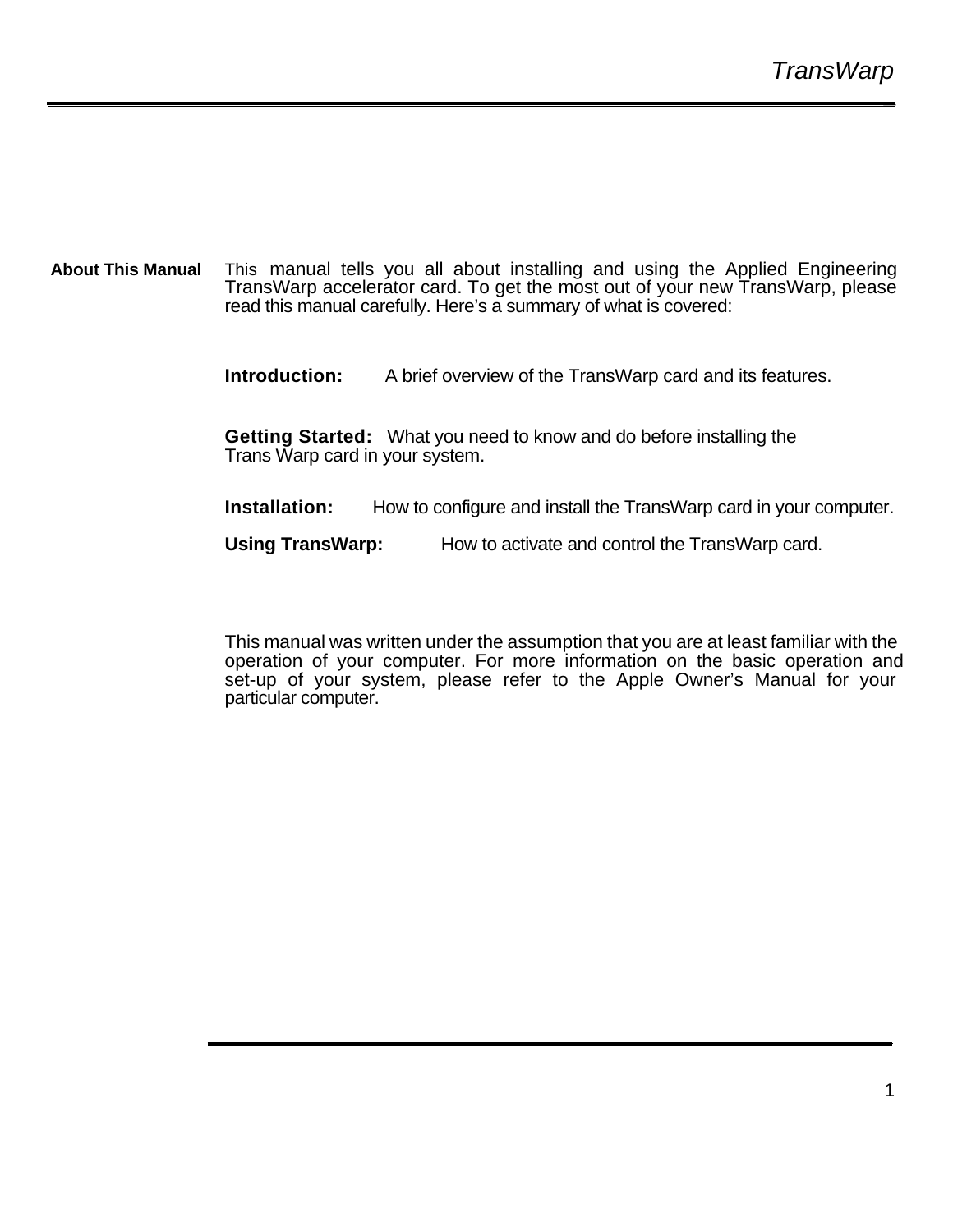### *TransWarp*

Introduction

The 6502 microprocessor, or Central Processing Unit (CPU), on an Apple II or //e computer, executes its instructions at a rate of 1 MHz. (One megahertz or one million times a second.) TransWarp puts the Apple's microprocessor to sleep, while doing some special tricks with its on-board memory, and uses its own high speed microprocessor chip to increase the processing speed to 3.6 MHz! It's as simple as that.

Here's a list of some of the TransWarp's features:

- 65C02 microprocessor running at a 3.6 MHz clock rate.
- 256K of ultra-fast Random Access Memory (RAM).
- Acceleration of programs running in both main and auxiliary memory.
- Totally transparent operation with all Apple software.
- Other than obviously increased speed, operation is also transparent to the user.
- Can be installed in an Apple II, II+, IIe, or Enhanced //e.
- Compatible with virtually all interface and expansion cards for the Apple.
- Three speed settings. 1 MHz, 1.7 MHz, and 3.6 MHz.
- Can be controlled from hardware or software. (No preboot disk is needed.)
- Low power design for cool operation.
- Works with all Apple software, including AppleWorks, SuperCalc 3a, and Applied Engineering's RamDrive™ programs for DOS 3.3, ProDOS, and Pascal.

Expandability. Accelerated 16 Bit option available from Applied Engineering.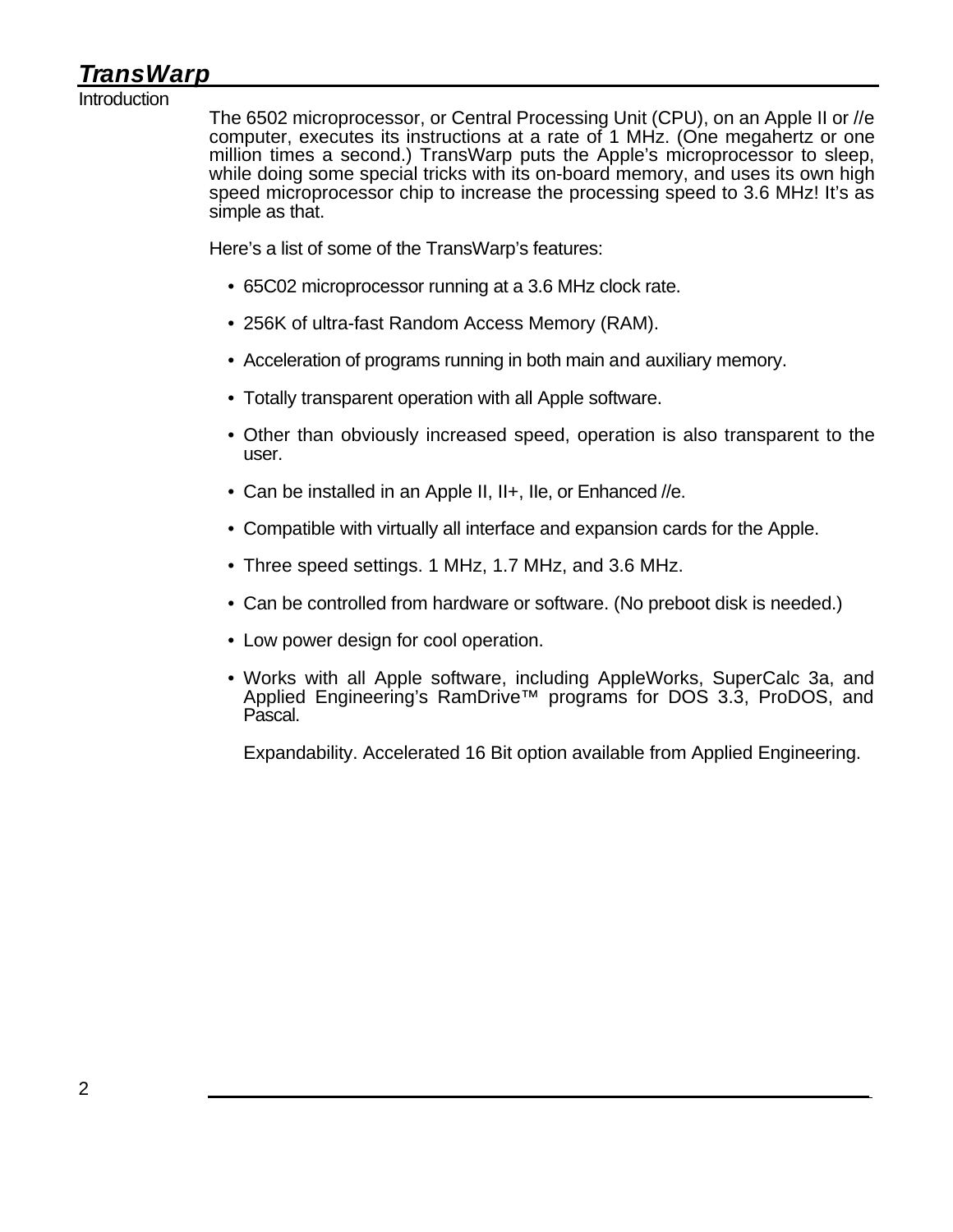#### **Getting Started** Before the TransWarp card is installed in the computer, some of the switches on the TransWarp card may need to be changed to accommodate the timing needs of the other cards installed in your system.

TransWarp will work with all standard peripheral cards, such as expanded memory cards, printer and modem interfaces, clock cards, 80 column cards, mouse cards, and disk drive controllers. Some of these cards, though, may not operate as expected at the higher TransWarp speeds. By setting the switches on the TransWarp card, you can tell the TransWarp's circuitry which cards, in which slots, require the 1 MHz clock rate. This will allow TransWarp to slow down to the Apple's clock speed momentarily when those cards are accessed by the software. This has a very small effect on the overall TransWarp speed, since these interfaces are accessed for very short periods of the computer's time.

TransWarp must be specially configured to be compatible with memory expansion cards which install in the Apple's expansion slots (zero through seven) and use the \$D000 to \$FFFF "language card bank switching technique" to expand the Apple's memory. For details on the operation of your memory card, refer to its instruction manual. Newer expansion slot memory expansion cards do not use this technique. The procedure for configuring the TransWarp card for expansion slot memory card compatibility is explained in the next section.

Due to the number and variety of expansion and interface cards available, it is impassible to list which cards require the 1 MHz clock rate. Without a great deal of technical information, it is also impossible to determine which cards will or won't work at TransWarp speed. Generally, most **floppy disk controllers, serial printer and communications interfaces**, and **clock cards** do require the 1 MHz timing signal. **Parallel printer interfaces, hard disk controllers, 80 column cards,** and **mouse cards** usually will operate correctly at full TransWarp speed.

The simplest method of determining the timing signal requirement of a card is to try it at TransWarp speed. If it doesn't work properly, set the appropriate TransWarp switch to slow down for that expansion card slot. The instructions for setting these switches are in the next section.

Note: TransWarp was designed to be very power efficient, but like all accelerator cards, it draws a fair amount of power and generates heat. Applied Engineering recommends the use of a cooling fan, such as the Kensington Microware System Saver®, especially when the TransWarp is installed in a lie with the newer style case. These specially designed fans are available from many computer dealers.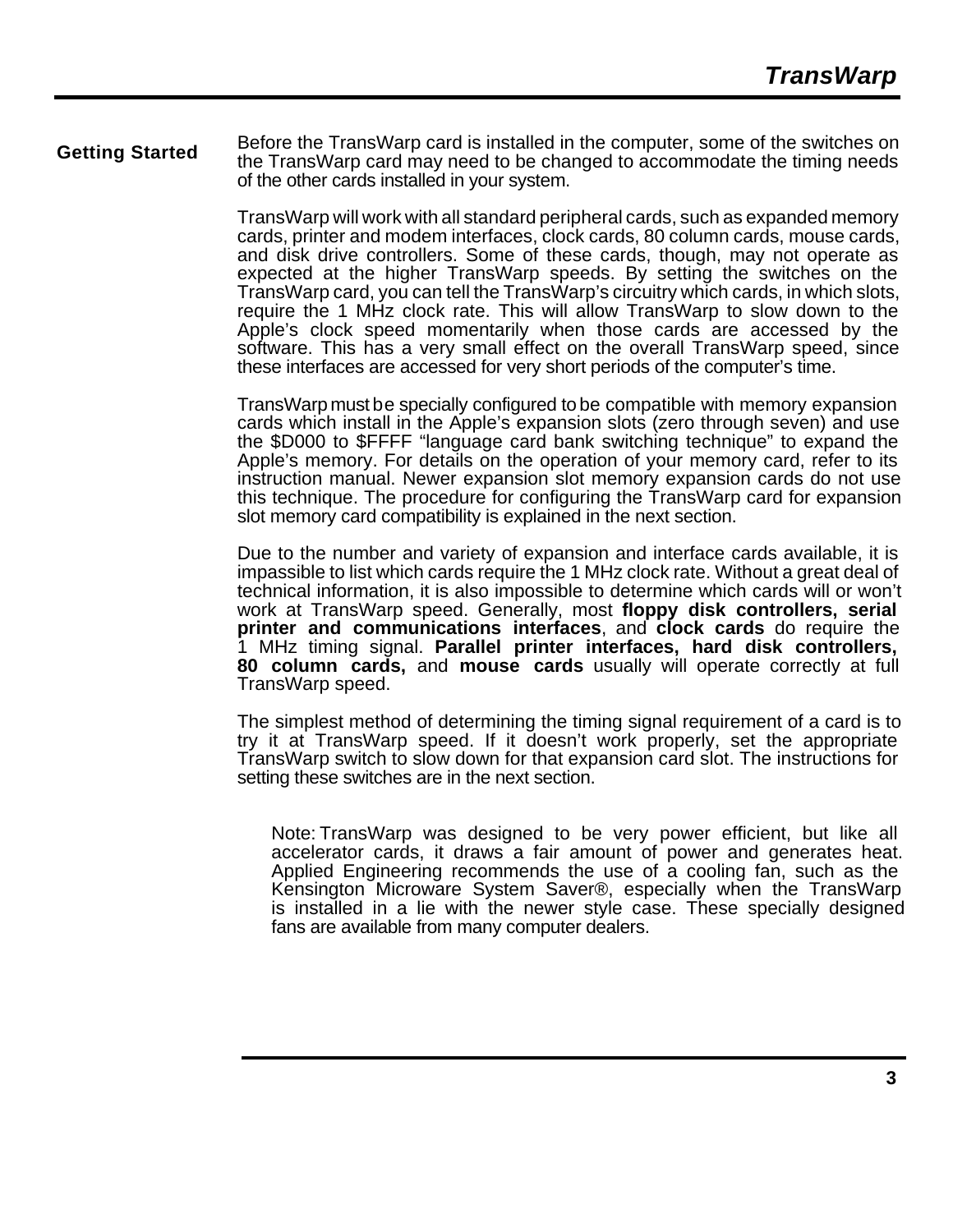#### **TransWarp Installation Procedure**

Don't ZAP your TransWarp! Some components on the TransWarp card are especially static sensitive. Even a small electro-static discharge Even a small electro-static discharge. could damage one of TransWarp's integrated circuit "chips". A damaged "chip" might not fail right away, but over time it could become worse, possibly causing one of those nasty "intermittent" problems. Be very careful to handle the TransWarp card ONLY by the edges. Don't touch the gold edge-connector or any of the components on the TransWarp card other than the switches. Leave the TransWarp card in its anti-static bag until instructed to remove it.

- **Step** 1 Leave your computer plugged in, but switch the computer power switch to the OFF position. Remove the top lid of the computer and set it aside. Verify that the red power-on indicator light inside the computer is OFF. (The indicator light is on the main logic board, near the back, just next to the power supply.)
- **Step** 2 Discharge any static electricity that may be on your body or clothing by gently touching the metal power supply case.
- **Step 3** Carefully remove the TransWarp card from the anti-static bag. Put the bag flat on a table and set the TransWarp card on the bag.
- **Step** 4 Locate the two blocks of switches along the bottom edge of the TransWarp card. Block 1 is the one on the left; block 2 is the one on the right. Use the instructions below, and the chart in Figure 1 to determine the appropriate switch settings for the cards installed in your computer. An example switch configuration for an Apple lle system is shown in Figure 2.

To change a switch setting you would "flip" the rocker switch, by pressing in at the top or bottom of the rocker, just like you would a rocker-type household light switch. Pressing in at the bottom of the switch, nearest the word "OPEN", will OPEN the switch. Theswitch canbe moved to the CLOSED position by pressing in at the top of the rocker, nearest the numbers along the top of the switch block. Never use a pen or pencil to change a switch setting; use a small pointed object, like a wooden toothpick or a bent-out paper clip. See Figure 2.

Switches 1 through 7 on each block are numbered and correspond to expansion slot numbers 1 through 7, respectively. On switch block 1, set the appropriate switch to the OPEN position for any slot with an expansion slot memory card using the "language card bank switching technique" described in the previous section. On switch block 2, set the appropriate switch to the OPEN position for any slot with an interface card that requires the 1 MHz timing sign al. A switnch in the CLOSED position selects full TransWarp mode for the corresponding expansion slot. Switches on either bank, corresponding to EMPTY slots, should be switched to the CLOSED position. If you're not sure if a card requires the 1 MHz rate, try it at TransWarp speed and see if it works.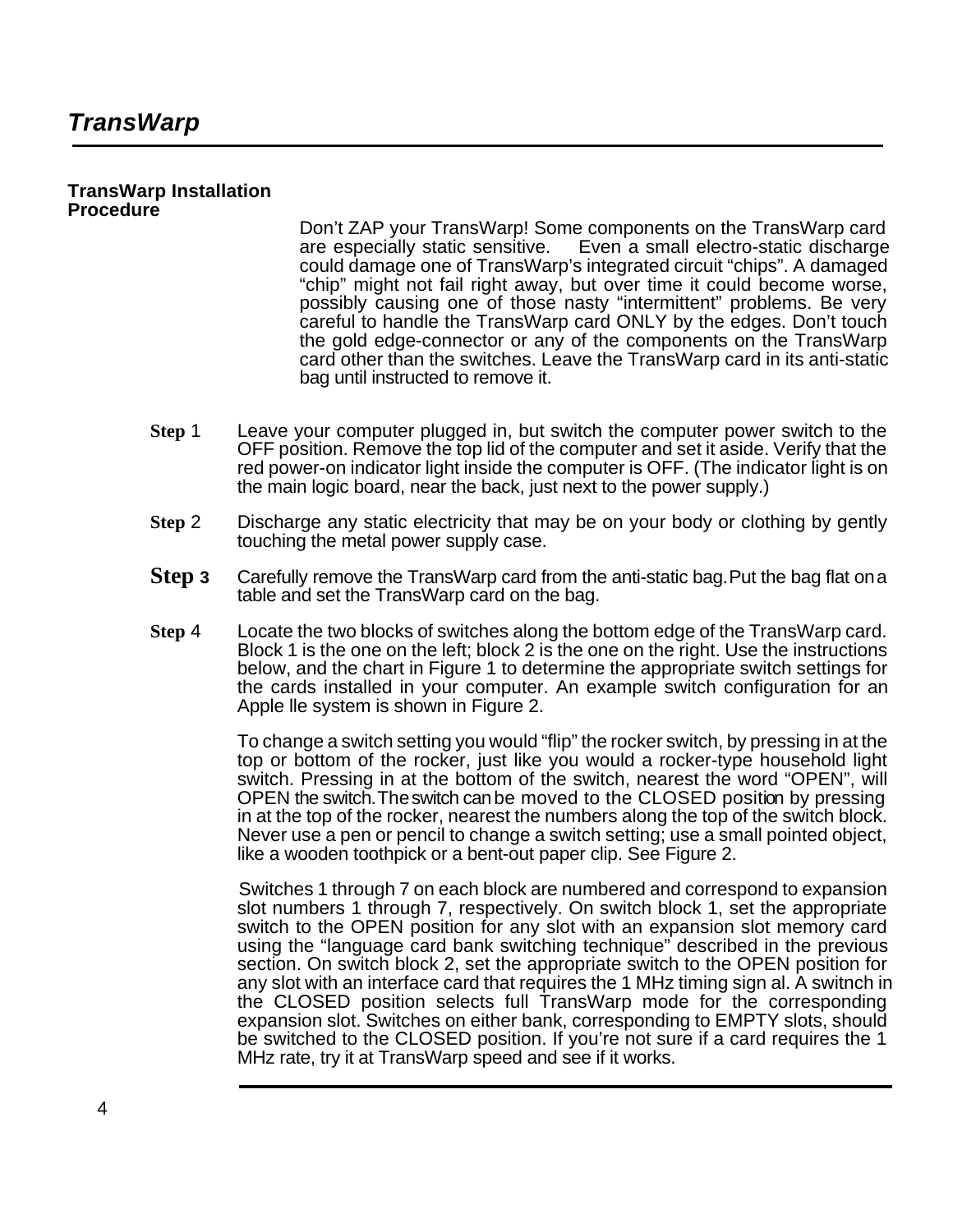Switch 8 on both blocks are used in combination to *select* the default TransWarp speed. These switches should both be in the OPEN position for Full Warp speed. If switch 8 of block 2 is CLOSED, the setting of switch 8 of block 1 is ignored by the TransWarp circuitry. Figure 1 shows the possible combinations and the corresponding TransWarp speeds.

### **Figure 1 TransWarp Switch Blocks**





**BLOCK 1** BLOCK 2



- 
- 

Slot 6 Floppy Disk Controller Block 2, Switch 6 OPEN Slot 7 Empty Block 2, Switch 7 CLOSED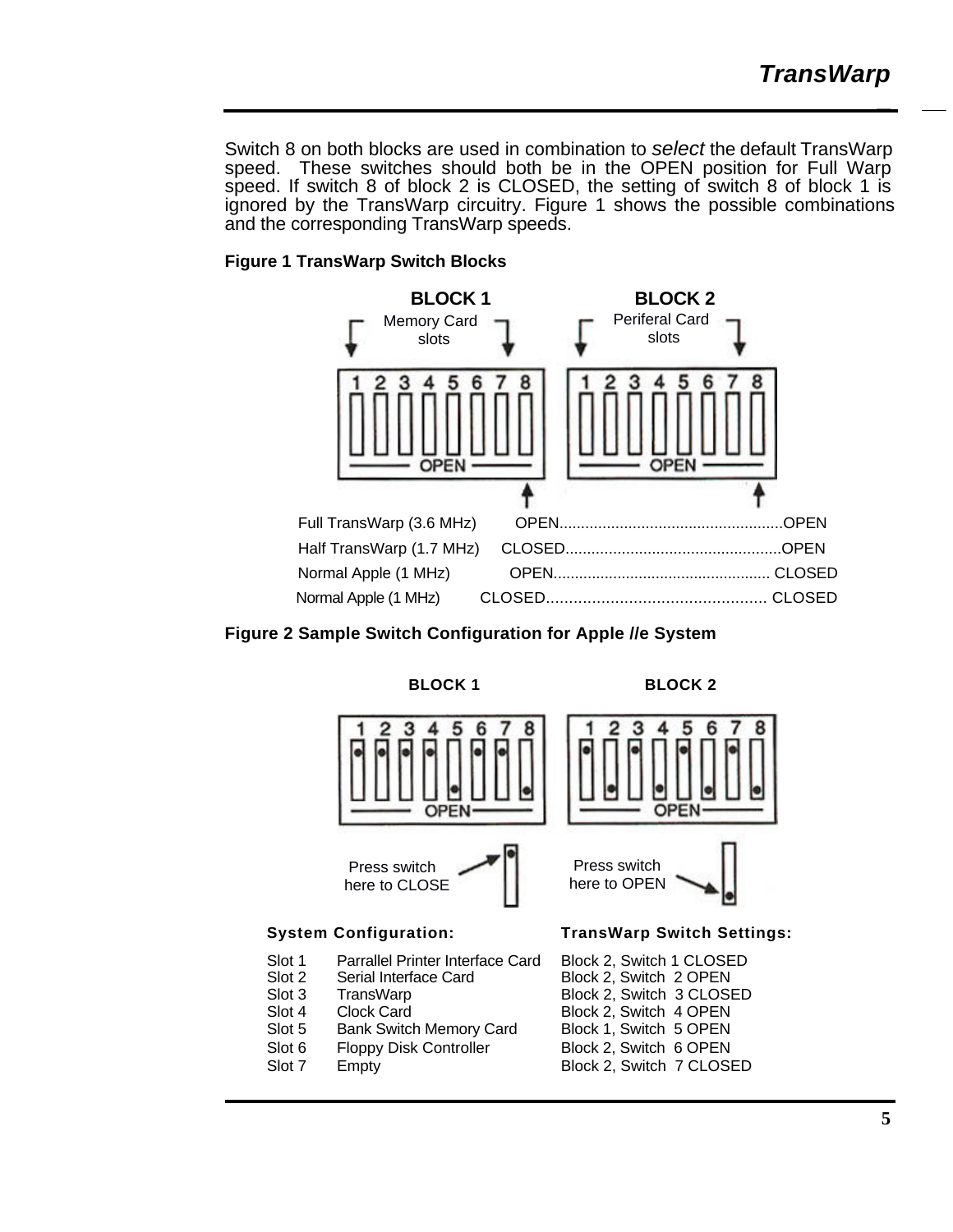### *TransWarp*

| Step 5                  | Plug the TransWarp card in the expansion slot of your choice. If you are installing<br>TransWarp in an Apple //e, slot 3 is recommended. If you have an Apple II or II+,<br>slot 0 is the recommended slot. Since TransWarp also emulates the Apple II<br>language card, which is usually installed in slot 0, the language card is not<br>required when the TransWarp card is active. If you rearrange the cards in your<br>system, be sure to set the TransWarp switches accordingly.                                                             |
|-------------------------|-----------------------------------------------------------------------------------------------------------------------------------------------------------------------------------------------------------------------------------------------------------------------------------------------------------------------------------------------------------------------------------------------------------------------------------------------------------------------------------------------------------------------------------------------------|
| Step 6                  | Replace the top lid of the computer. Installation is complete.                                                                                                                                                                                                                                                                                                                                                                                                                                                                                      |
| <b>Using TransWarp</b>  | When the computer power is turned on, TransWarp is automatically activated. As<br>the TransWarp firmware is "booted-in" the Apple's speaker will emit a short<br>(accelerated) "beep", the "TRANSWARP™" logo will then be displayed on the<br>screen momentarily, followed by another high pitched "beep" from the Apple's<br>speaker, as the Apple's firmware is "booted-in." TransWarp will then accelerate<br>any Apple software run on the system. Except for speed, Trans Warp will be<br>completely transparent to the user and the software. |
|                         | The only way to activate TransWarp is by powering-up, or "cold-booting", the<br>computer. Occasionally, it may be desirable to run some video demonstration<br>programs, games, sound synthesis programs, or other programs at normal Apple<br>speed or at a slower accelerated rate. This can be accomplished through<br>hardware commands, software commands, or a combination of both.                                                                                                                                                           |
| <b>Hardware Control</b> | To disable the TransWarp completely, immediately after power-up, press the<br>ESCape key while the "TRANSWARP™" logo is still displayed on the screen.<br>The system will continue to boot normally and run at the normal Apple speed of 1<br>MHz, using the Apple's processor and memory.                                                                                                                                                                                                                                                          |
|                         | <b>IMPORTANT:</b> If your TransWarp card is installed in slot zero of an<br>Apple II, disabling the TransWarp card will also disable the TransWarp's<br>language card feature. If you encounter this situation, install your<br>language card in slot zero and the TransWarp in another available slot.                                                                                                                                                                                                                                             |
|                         | Remember, the initial speed of the TransWarp is determined by the two number<br>eight switches on the TransWarp card and is indicated to the user by the relative<br>pitch of the speaker's "beep" at power-up. For example, if switch 8 of block 1 is<br>CLOSED and switch 8 of block 2 is OPEN the maximum Trans Warp speed will be<br>slowed to 1.7 MHz. The "beep" of the speaker will be slightly lower pitched at this<br>rate.                                                                                                               |
|                         |                                                                                                                                                                                                                                                                                                                                                                                                                                                                                                                                                     |